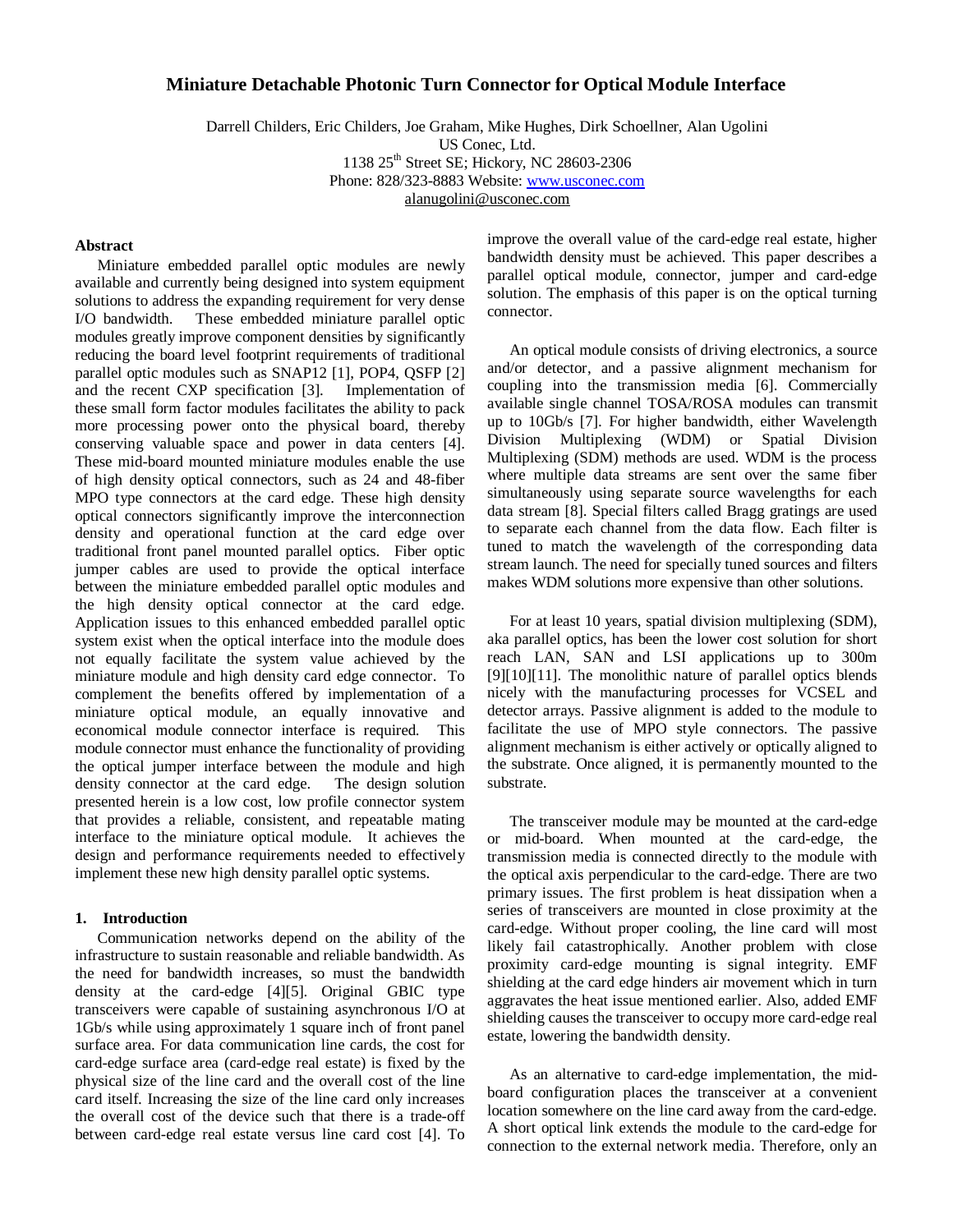optical adapter is located at the card-edge. For current MPO technology, a maximum of 72 channels may be connected through a single MPO adapter, which takes up approximately ½ square inch of card-edge real estate. EMF shielding for mid-board installations is less stringent around the transceiver itself since it is away from the card-edge and is encased by the overall line card shielding. Since the transceiver may be placed anywhere on the line card, it is conceivable to spread the heat load across the majority of the line-card making it easier to manage heat dissipation. However, the mid-board configuration presents two new issues to deal with. First, is cable routing.

In a simple example, the transceivers may be linearly offset from the card-edge in the direction of the optic axis. This scenario allows for a simple straight ribbon fiber jumper to link the transceiver to the card-edge adapter. However, in practice it is more likely that the transceiver may be transversely offset and rotated relative to the card-edge adapter. This precludes ribbon fiber cable from being used on the line card except in special circumstances. The industry has addressed this issue with loose tube fiber, round cable jumper assemblies [12]. Round cable jumpers do not suffer preferential bend issues, which make them ideal for midboard mounted line-card transceiver solutions.

The second issue with mid-board configurations is the amount of line card real estate used by the footprint of the MPO connector used to offload the IO to the card-edge.



Figure 1: Footprint Comparison

As shown in figure 1 above, the footprint of the MPO connector mounted mid-plane is more than twice the foot print of the same connector at the card-edge. The transceiver takes up the same amount of real estate in the middle of the line card as it does at the card-edge. However, the MPO connector and bend limiting hardware connected to the transceiver in the mid-board configuration takes up real estate on the line card itself.

A new type of transceiver and connector system was developed to decrease the overall transceiver/connector foot print to allow for higher bandwidth density within the line card. The transceiver is subject of other technical and commercial papers. This paper focuses on the design of the connector, which serves as the optical interface between the transceiver module and the fiber jumper leading to the cardedge. This connector was developed so as to not add to the overall footprint of the transceiver on the line card. Also, the ribbon layering feature allows for more dense population of transceivers on the line-card. Finally, by increasing the bandwidth density per line card, the total size of the equivalent solution is reduced. The overall effect is to reduce system acquisition and operation costs, while satisfying the need for a stable and reliable communication infrastructure.

# **2. Design Theory**

A multi-fiber ferrule and accompanying connector hardware have been designed as a miniature optical module interface that facilitates perpendicular mating to the printed circuit board. The connector provides passive alignment to the optical module and incorporates novel retention features for multiple matings. Precision alignment to the parallel optic device is accomplished by use of molded alignment posts within the connector ferrule and corresponding alignment holes at the module interface, as shown in Figure 2. Precision and repeatable alignment between the parallel optics module and the optical fiber is necessary to create a low cost commercially viable product. The ferrule is a molded component, with a monolithic array of microholes that accepts a ribbonized array of cleaved fibers and directs them toward individual aspheric total internal reflection (TIR) lenses. Each TIR lens redirects the light path approximately 90º to the fiber axis. The lenses do not transmit light through the lens, rather it reflects internally due to the index difference between the ferrule polymer and air. When used with a transmit module, each connector lens converts collimated light into converging light with an acceptance angle less than that of the



Figure 2: Connector Ferrule and Housing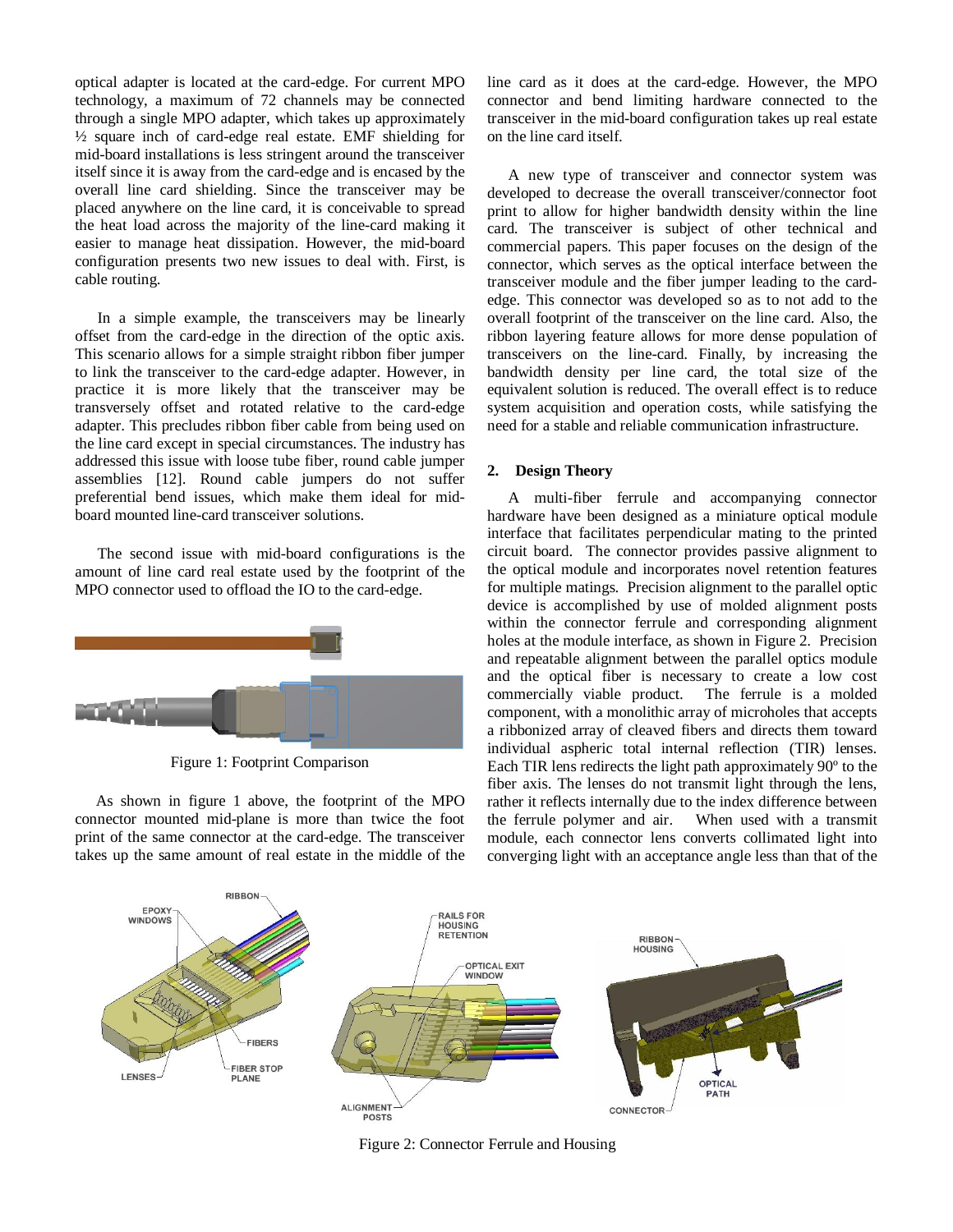fiber and beam waist smaller than the fiber core diameter. When used with a receive module, each lens converts diverging light from the fiber into nearly collimated light emitting from the bottom of the connector. The number of components necessary to manufacture various cable assemblies is minimized by the inherent bidirectional nature of the connector. Any jumper can be used with either a transmit or receive module, thereby lowering the total solution cost.

The exit window of the ferrule, located on the bottom surface between the alignment posts, is a narrow optical window through which the light beams transmit into and out of the connector. It is recessed from the mating plane to protect the window from damage.

The connector is attached to the miniature optical module through the Module Optical Interface (MOI) which is aligned and permanently attached to the module transmitter or detector array allowing for passive alignment of the connector. A secondary optic is embedded in the MOI to relay light through the system. In a transmit configuration, the output from each transmitter is collimated by the MOI so that it is focused by the connector TIR optic for coupling into a multimode fiber. In a receive configuration the nearly collimated output from the ferrule is focused by the secondary optic onto the detector (see Figure 3).

The microholes that capture and position the optical fibers are aligned to both the lens axis as well as the alignment posts located on the bottom of the part, so that the fibers are repeatable and reliably located to the device connection. The



smooth wall located in front of the microholes acts as a stop plane for the fiber array, which guarantees that the fibers are always positioned correctly at the focal point of the lenses. The two openings towards the rear of the ferrule are for indexmatching epoxy to securely bond the fiber array in place. By using an epoxy that matches the index of the polymer to the fiber, back-reflections from the fibers are minimized and effects of the fiber endfaces are eliminated. Since both the location and dimension of each microhole is controlled precisely, the fibers are always positioned at the optimal launch and receive location for the lens to perform correctly.

A connector housing has been designed to protect the lenses, while providing a reliable, consistent and repeatable, mating interface to the MOI. The connector housing snaps directly onto the ferrule and covers the lens array face. The housing has latches that hold the connector to the MOI. The housing is retained on the connector using the rails that are located along the bottom of the connector, adjacent to the alignment posts. Once the housing has been snapped on to the connector, it provides gross alignment to the MOI and holds the connector in place. Tolerances have been designed into the housing and connector rails, such that the ferrule is allowed float laterally, while maintaining vertical position after mating to the MOI. This float permits the precision alignment posts and MOI alignment holes to control the optical path alignment without over-constraining the connection.



Figure 4: Stacked Ribbon High Density Transceivers

Several different connector housing designs have been developed to support various fiber cable connection configurations. The ribbon housing option, as shown in Figure 4, is available for connectors that using standard ribbon fibers from a variety of cable manufacturers. A set of stacked ribbons with staggered connector terminations maximized transceiver density while minimizing the footprint on the line card. The ribbon housing options cradles, routes and protects the ribbons toward the card-edge.

Figure 3: Ray Trace Schematic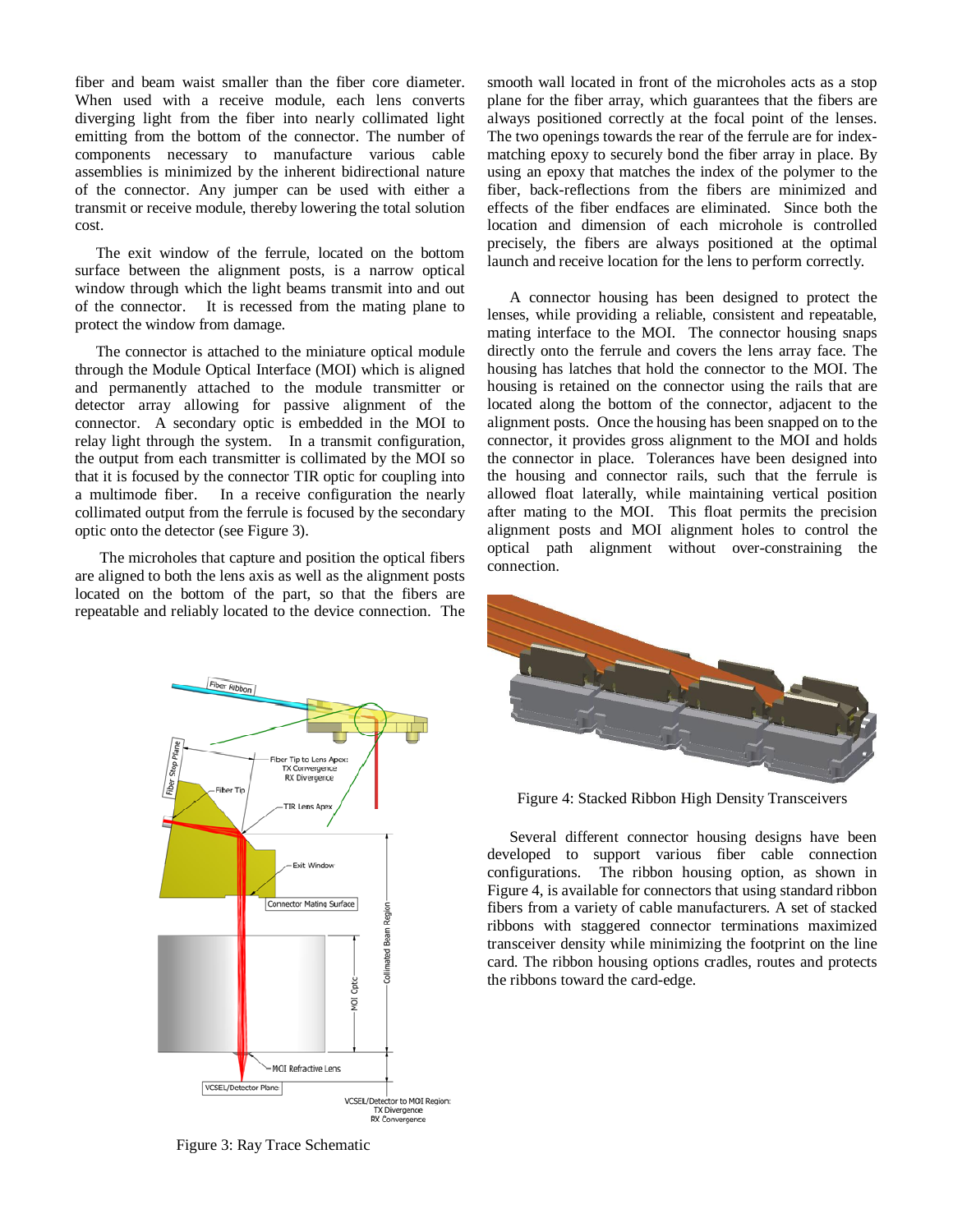

Figure 5: Single Traditional Transceiver vs. Multiple High Density Stacked Ribbon Transceivers

For applications that require enhanced non-preferential bend cable routing and improved fiber mechanical protection, a round jacketed cable housing that provides fiber strain relief has also been developed. It performs the same latching and sealing functions as the ribbon housing, while also crimping directly to the fiber jacket to provide tension relief and improved mechanical cable performance, as shown in Figure 6. This option facilitates the most flexibility for transceiver location on the line card.



Figure 6: Module Connector for Jacketed Optical Cable

### **3. Assembly and Testing**

In order to reduce the costs associated with standard multifiber connectors; this new connector design completely eliminates the need for connector polishing and traditional





termination procedures. The following is a summary of the assembly and testing procedures.

When using standard multimode ribbon fiber, the ribbon fiber is stripped and subsequently cleaved 2.75 mm beyond the end of the ribbon matrix. While traditional mechanical cleavers can be used, use of a laser cleaving process has been implemented and shown significant benefits. Laser cleaving can be implemented easily in high volume, and reduces the processing time considerably. Laser cleaving eliminates the possibility of fiber cracking or chipping, and generates a slightly rounded fiber endface, without affecting the performance of the fiber. In addition, laser cleaving generates a highly controlled cleave length. As compared to the flat fiber tips generated with a mechanical cleave, the rounded fiber tips reduce the amount of debris generated during fiber insertion through the ferrule's microholes.



Figure 8: Image of Laser Cleaved Fiber Profile and Endface

 Figure 7 shows the endface scan of a typical laser cleaved fiber. The horizontal profile through the center of the fiber is shown in Figure 8, and the improved fiber radius is visible. The laser cleaving process is capable of consistent and coplanar cleave, which leads to consistent light launch conditions across the lens array during corrector operation. After laser or mechanical cleaving, the cleaved fiber array is inserted into the ferrule microholes. A visible or UV lightcurable index matched epoxy is then injected into both epoxy openings, and the fiber is pushed into its final resting place against the stop plane. Applying the epoxy first ensures that the index-matching epoxy coats the fiber endfaces and eliminates air pockets between the fibers and the stop plane.



Figure 7: Endface Topology of Laser Cleaved Fibers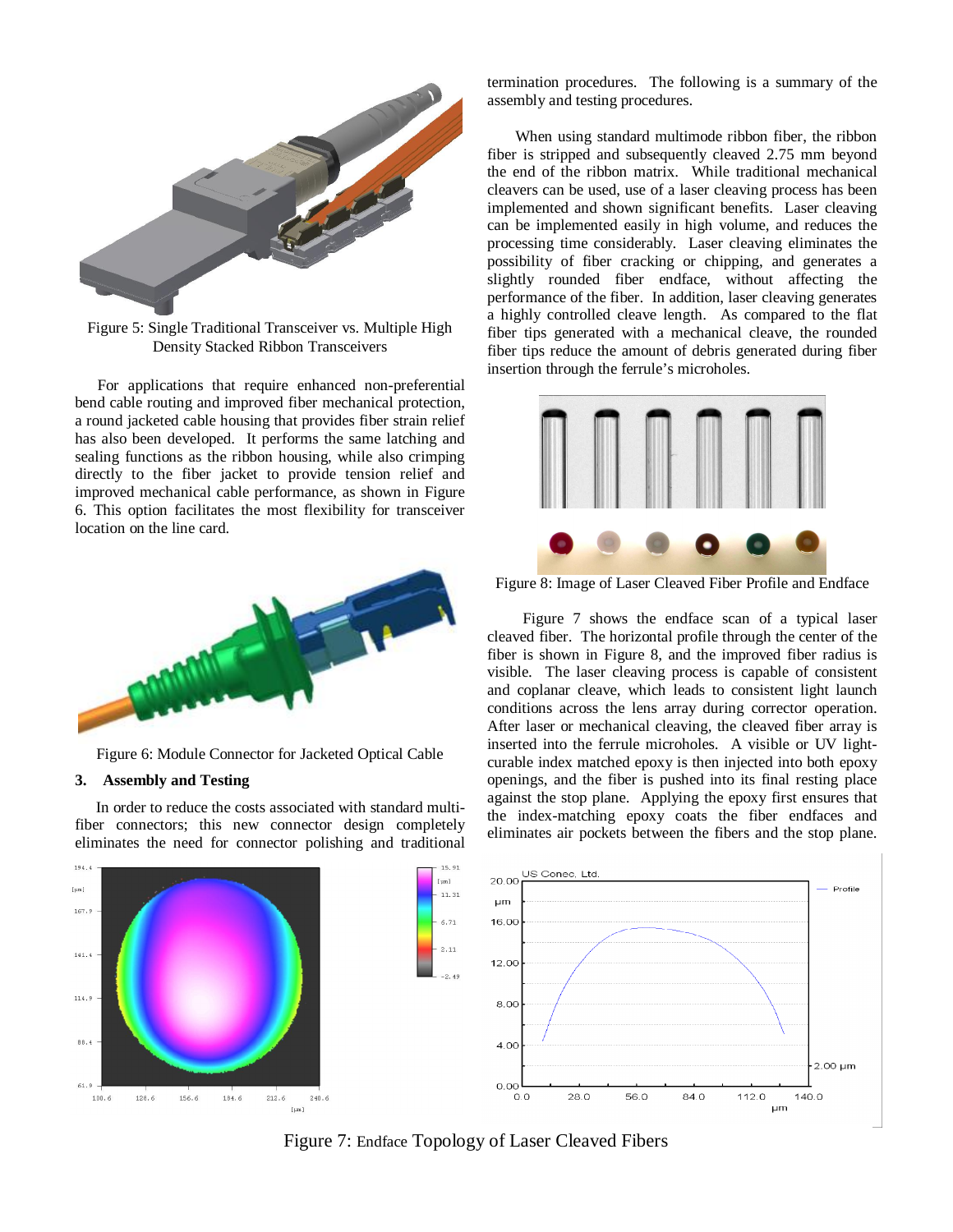

Figure 9: Average Connector Values for Both Environmental and Mechanical Testing

The assembly is then cured using an appropriate UV or visible light source, followed by installation of the connector housing. The entire cleave, termination, and cure process can easily be completed in approximately one minute, greatly reducing the time involved in standard fiber termination and polishing.

The connector is tested in a manner similar to standard fiber connector testing; conventional back reflection and insertion loss test equipment is used to characterize the connector performance. Unlike standard multifiber connectors however, this new photonic turn connector system

terminating the exit window of the ferrule with an index matched fluid or elastomer, any return loss peaks can be assumed to occur at the fiber to stop plane interface. While the connector has an exposed air to plastic interface at the exit window under normal operating conditions, eliminating this interface reflection during back reflection testing allows for any air pockets in the light path or delamination of epoxy from the fiber stop window to be easily detected. Second, the total amount of light that is successfully turned by the TIR lens towards the bottom of the connector is tested by placing the ferrule's

optical exit window in front of an insertion loss test system detector while launching light into the fiber terminated end of the connector. This "throughput loss" test would include any losses from the connector on the other end of the cable assembly, which is typically an MT based multifiber connector. Lastly, the test system is then referenced, so that the photonic turn connector performance can be tested independent of the impact of the MT connection. Alignment of the beams is evaluated with an aperture plate that consists of two alignment holes and a series of twelve precise apertures centered between the two alignment holes. The aperture plate is mounted onto the connector using the

is designed to mate to a transceiver module only rather than to another connector. Therefore, specific testing protocols and benchmarks have been established that correlate to the final predictive behavior of the connector when mated to the transceiver.

Final cable assembly evaluation consists of three simple functional tests to verify performance. First, the quality of the interface from the cleaved fiber endface to the ferrule stop plane is verified by inspecting this region carefully for backreflections. By



Figure 10: Controlled Environmental Testing Results